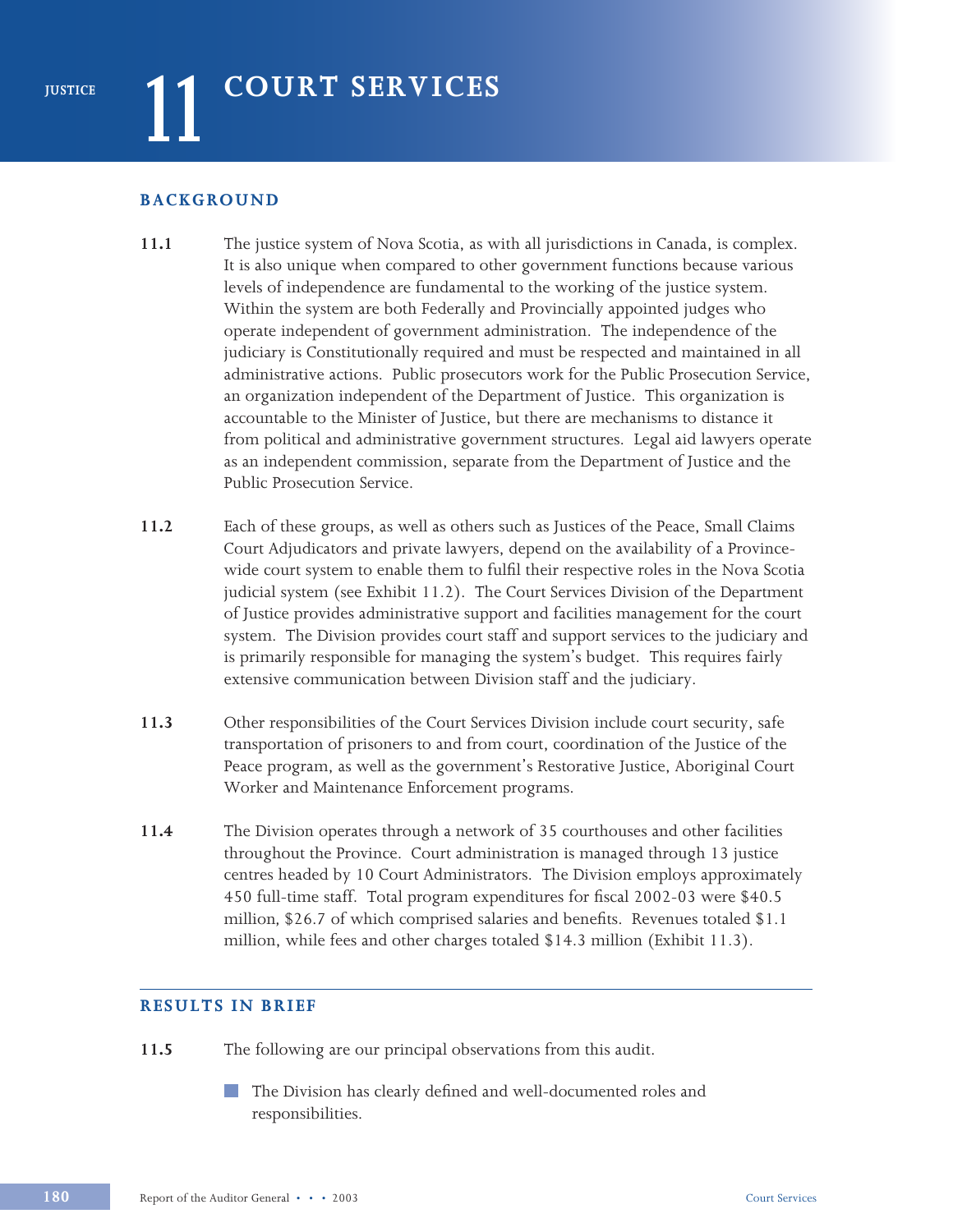- The Division strives for consistency of service throughout the Province and has developed some administrative service standards. However, it is constrained by the design and size of some of its facilities. Also, the Supreme Court (Family Division) is currently only established in Halifax and Cape Breton. The Provincial government will be asking the Federal government to expand it to other parts of the Province.
- The judiciary is responsible for the flow of cases through the courts. However, the Division, in consultation with the judiciary and court system stakeholders, has taken steps to help make the operation of the courts more efficient. These include implementing elements of case-flow management in one Halifax-based court, and establishing or improving processes relating to night courts, Justices of the Peace, alternative dispute resolution and mediation, and small claims court.
- **The Division performs strategic and business planning, and reports** accomplishments relating to its plans. There is regular financial, statistical and operational reporting to help the Division monitor its performance.
- Security over the Division's computer systems appears appropriate, though we believe mandatory password changes, identification of inactive system users and better input quality control procedures for certain systems would strengthen control.
- The Division regularly reviews the fees charged for services it provides. In some cases, fees are waived where warranted by the financial circumstances of a client. We recommended that the Division monitor the number of waiver applications received and the amount of fees waived in order to be better able to assess the impact of waivers on government revenues, as well as on access to justice.
- The Division has appropriate control over the recording, tracking and collecting of fines. Measures have been taken to improve the rate of collection on fines.

#### **AUDIT SCOPE**

**11.6** In July 2003 we completed a broad scope audit of the Court Services Division of the Department of Justice. The audit was conducted in accordance with Section 8 of the Auditor General Act and auditing standards established by the Canadian Institute of Chartered Accountants, and included all tests and other procedures we considered necessary in the circumstances.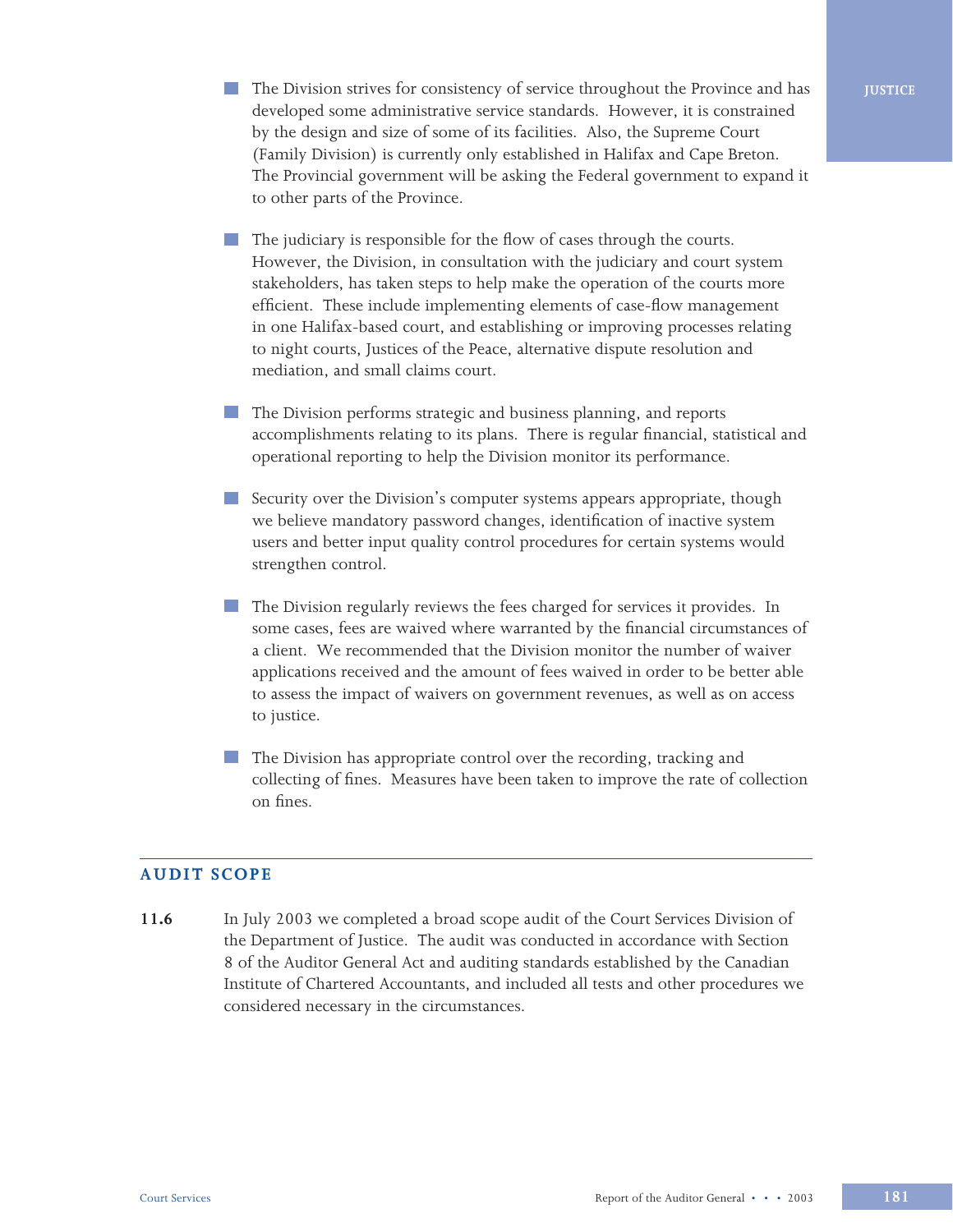- **JUSTICE 11.7** The objectives of this assignment were:
	- to assess whether the Department has adequate procedures in place to ensure resources used in the administration of the courts system are managed with due regard for economy and efficiency; and
	- to assess whether the Department has adequate procedures in place to ensure proper control over the administration and collection of fines.
	- **11.8** Audit criteria were developed to assist in the planning and performance of the audit (Exhibit 11.1). The criteria were discussed with and accepted as appropriate by Court Services Division management.

# **PRINCIPAL FINDINGS**

### **Economy and Efficiency**

- **11.9** Roles and responsibilities Operational and supervisory responsibilities are clearly assigned in the Division. Job descriptions have been prepared and are up-todate. The Division has a number of policy and procedures manuals that set out the requirements for the administration of each court, as well as the duties and functions of court administration staff. The manuals are reviewed and updated on a regular basis.
- **11.10** Court administrative staff and the judiciary interact through regular meetings as well as frequent informal discussions. In addition, liaison committees are established to deal with on-going issues of the courts, as well as specific matters as they arise. Some of the committees have Province-wide representation, while others are specific to a single justice centre.
- **11.11** Services and standardsThe Division seeks to provide consistent levels of service across the Province for each court. However, some differences in services available remain. For example, the Supreme Court (Family Division), which hears all matters related to family law, is established only in Halifax and Cape Breton. For the rest of the Province, family matters are divided between the Provincial Family Court and the Supreme Court (General Division). The Provincial government will be submitting a proposal in the fall of 2003 to the Federal government for the expansion of the Supreme Court (Family Division) to the remainder of the Province. The expansion will require a commitment from the Federal government to make additional judicial appointments to the Supreme Court.
- **11.12** The design and construction of facilities are also a factor in the types of services available at justice centres. Facilities at some centres are too small to offer all services and, as a result, clients may need to visit more than one location. The Division has developed plans for upgrading and replacing facilities, which are discussed further in paragraph 11.30.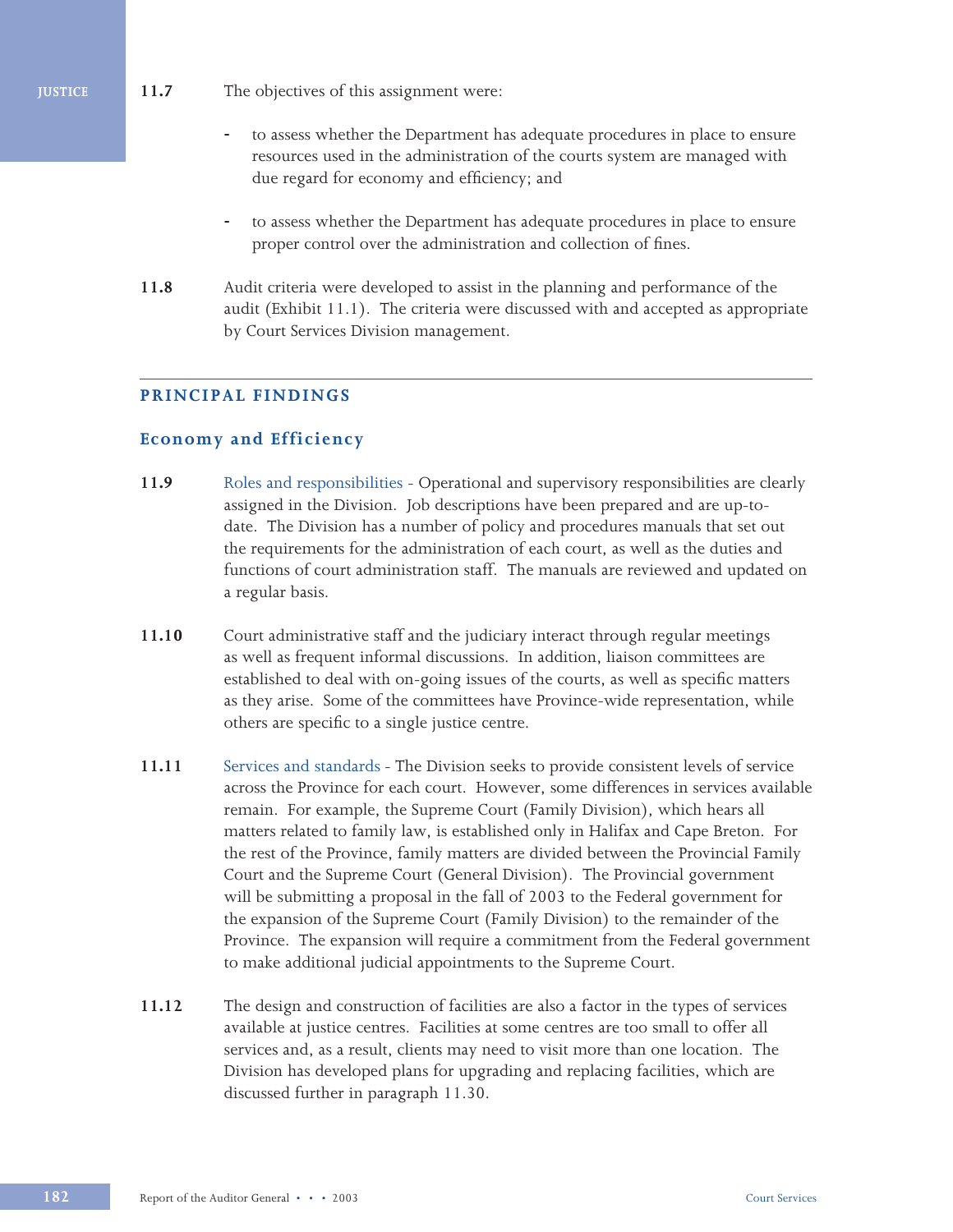- **11.13** Service standards have been developed for certain court administrative functions, such as answering the telephone and counter service, which are expected to be implemented during 2003-04. The Division is also developing standards for sheriff services and the administration manual is being updated to incorporate them. Half of the sheriff vehicle fleet has been upgraded to ensure vehicles are of a standard size and uniformly equipped. Management expects that the remainder of the fleet will be replaced on a systematic basis.
- 11.14 In the Supreme Court (Family Division), administrative service standards were developed and implemented to assist the courts in moving cases through the various stages of the judicial system. Based on an internal review, the standards were not always being met at first, but improvements have been made. However, there is no regular and formal reporting to senior management of the Division on the degree of success in meeting the standards, although information is available upon request.

### **Recommendation 11.1**

We recommend that the Division continue to develop and implement standards for court services and include a process for reporting on achievements.

- **11.15** Case management Court procedures for civil cases in the Supreme Court and the Court of Appeal are governed by Civil Procedure Rules set and amended by the judges of the Supreme and Appeal Courts. The Rules include time standards for specific steps of the judicial process. No similar rules have been established for criminal matters heard in the Provincial or Supreme Courts because neither the Criminal Code of Canada nor Provincial statute provide time standards. However, a ruling from a Supreme Court of Canada case established that individuals have the right to a trial within a reasonable amount of time and outlined time frames that would be considered reasonable.
- **11.16** Delays in bringing cases to trial or in resolving them are monitored by judges on an individual basis. The Division does not have a Province-wide system of documenting and tracking cases and identifying unreasonable delays. A threeyear pilot project for case-flow management of civil cases was commenced in 1996 in the Halifax Supreme Court. At the completion of the project in 1999, certain features of case-flow management were permanently incorporated into the Civil Procedure Rules. These include pre-trial settlement conferences, as well as appearance days (set times when lawyers for a case may be required to appear before a judge to deal with procedural matters). This process is only in operation at the Supreme Court in Halifax, which handles 65% of total Supreme Court civil cases in Nova Scotia.
- **11.17** Nonetheless, the judiciary, in conjunction with court administration staff, works to reduce backlogs as they arise. If delays affect the operation of the court as a whole, then meetings are held among senior management of the Division, court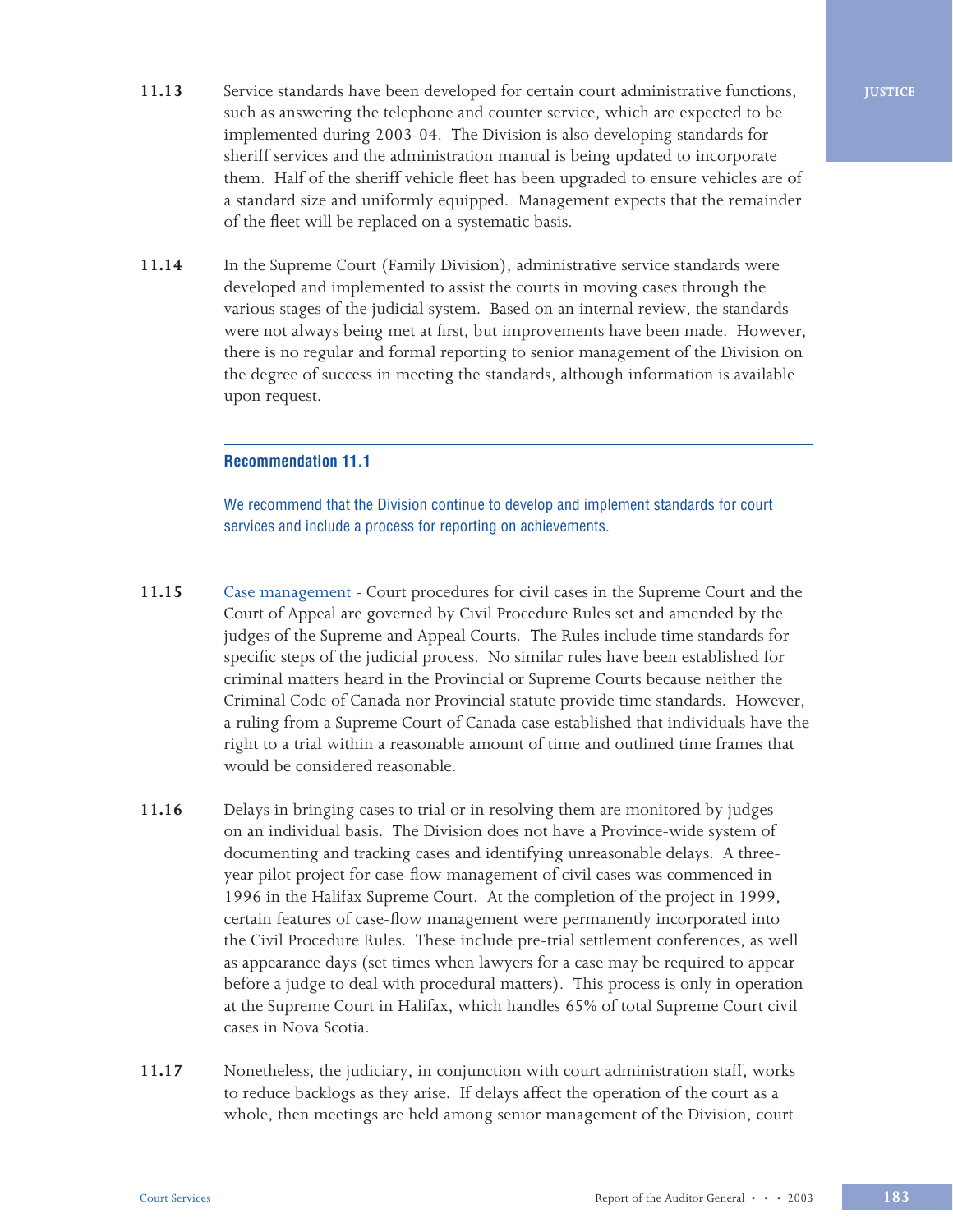#### **JUSTICE**

administration staff, the judiciary, and representatives from the Bar to develop an action plan. As well, the Division, in consultation with the judiciary and court system stakeholders, has taken steps to streamline court processes and manage case loads. These include the establishment of:

- Summary Proceedings Courts (Night Courts) in Halifax and Sydney for summary offence cases and peace bond applications;
- **Delay 1** Justice of the Peace Centre with a Justice of the Peace available seven days a week, 24 hours a day, for bail hearings, warrant applications and emergency protection order applications;
- **alternative dispute resolution processes in the Supreme Court (Family** Division);
- Restorative Justice Program to divert youth from criminal court to alternative dispute resolution processes;
- a higher dollar limit for claims in Small Claims Court; and
- a pilot project in the Small Claims Court to provide mediation services.
- **11.18** Financial, statistical and operational informationIn 2000, the Division prepared a five-year strategic plan to guide its operations. Business plans are prepared annually to outline goals and the actions required to achieve them for the coming year. A 'Report Card' is prepared at the end of each year to document achievements with respect to the goals and action plans.
- **11.19** Senior managers of the Division receive monthly financial and other regular reports on operations. Actual expenditures are compared to the budget and forecasts are updated on a monthly basis. Senior managers also have regular, informal contact with the Court Administrators who are responsible for the cost of operations at the justice centres.
- **11.20** Statistical reports are available from the Department's computer systems, as well as from outside sources such as the Canadian Centre for Justice Statistics. The Department is also developing a report on key performance indicators. Some of the indicators will relate to the performance of the Court Services Division and it is expected that these indicators will be monitored and reported annually.
- **11.21** Assessments and reviews of programs and services are carried out periodically. Some are undertaken by staff of the Department and others by outside consultants. They sometimes include stakeholder consultation and service satisfaction surveys. We noted, however, that most assessments did not include significant cost or other financial analysis. We believe such information would enable the Division to better assess whether desired results were achieved at appropriate cost.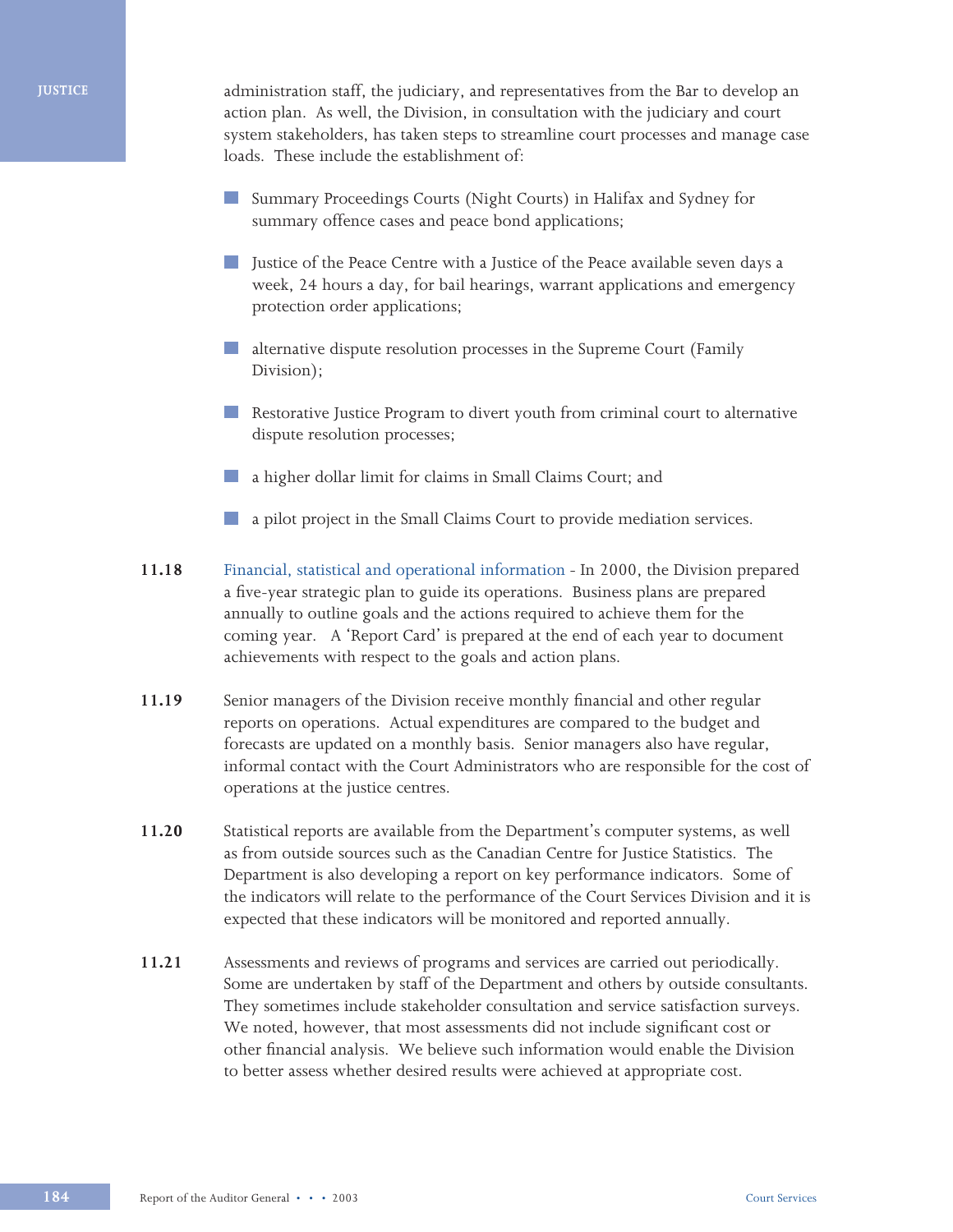# **Recommendation 11.2**

We recommend that cost and other financial analysis be included as part of program assessments.

- **11.22** We also noted that the Division gathers information on programs and services of other jurisdictions in Canada for comparison and examination of best practices. Although the usefulness of comparing costs with other jurisdictions is hindered because court administration is organized differently in each jurisdiction, and costs are often accounted for in different manners, we believe that making such comparisons is still informative.
- **11.23** Information systemsThe Division uses a computerized system called the Justice Oriented Information System (JOIS) for recording criminal cases and fine collection information. Civil case information is entered into separate databases (Civil Index 1 or Civil Index 2). JOIS is currently undergoing a major restructuring which is expected to be complete by the end of 2003.
- **11.24** We reviewed the security controls and processes the Division has developed to ensure financial and other information in the computer systems is complete and accurate. We found controls were adequate to ensure information is complete and accurate, although some weaknesses were noted. Password changes are not required automatically on some systems, and the identification of inactive system users is not always timely. We were also concerned that there is no process for verifying the accuracy of case information entered into the civil case databases, as there is for information entered into JOIS. We were informed that an assessment and upgrading of security controls in system applications is underway and that the Division plans to develop a quality control program for civil case information.
- **11.25** Staffing The Division determines staffing levels based on such factors as the number of judges at a justice centre, the number of cases processed and whether services are provided in one location or at several sites. Staff training needs are assessed and training plans developed. Regular staff performance reviews are carried out, which include follow up on training plans.
- **11.26** We observed that management of the Division monitors total staff sick time on a regular basis and discusses trends with the Court Administrators. Also, there is a review and survey of the use of casual staff by the Sheriff's Section under way to determine if justice centres are being staffed in the most appropriate and economic manner.
- **11.27** Court feesThe Court Services Division charges fees for some of the services it provides. We reviewed the process for establishing fees. We were told that the Division seeks to set fees that are fair and comparable to those charged in other jurisdictions, while ensuring adequate access to justice. Court fees are not based on full cost recovery, as this could unduly restrict access to justice. Court fees are reviewed by the Division, generally every two or three years.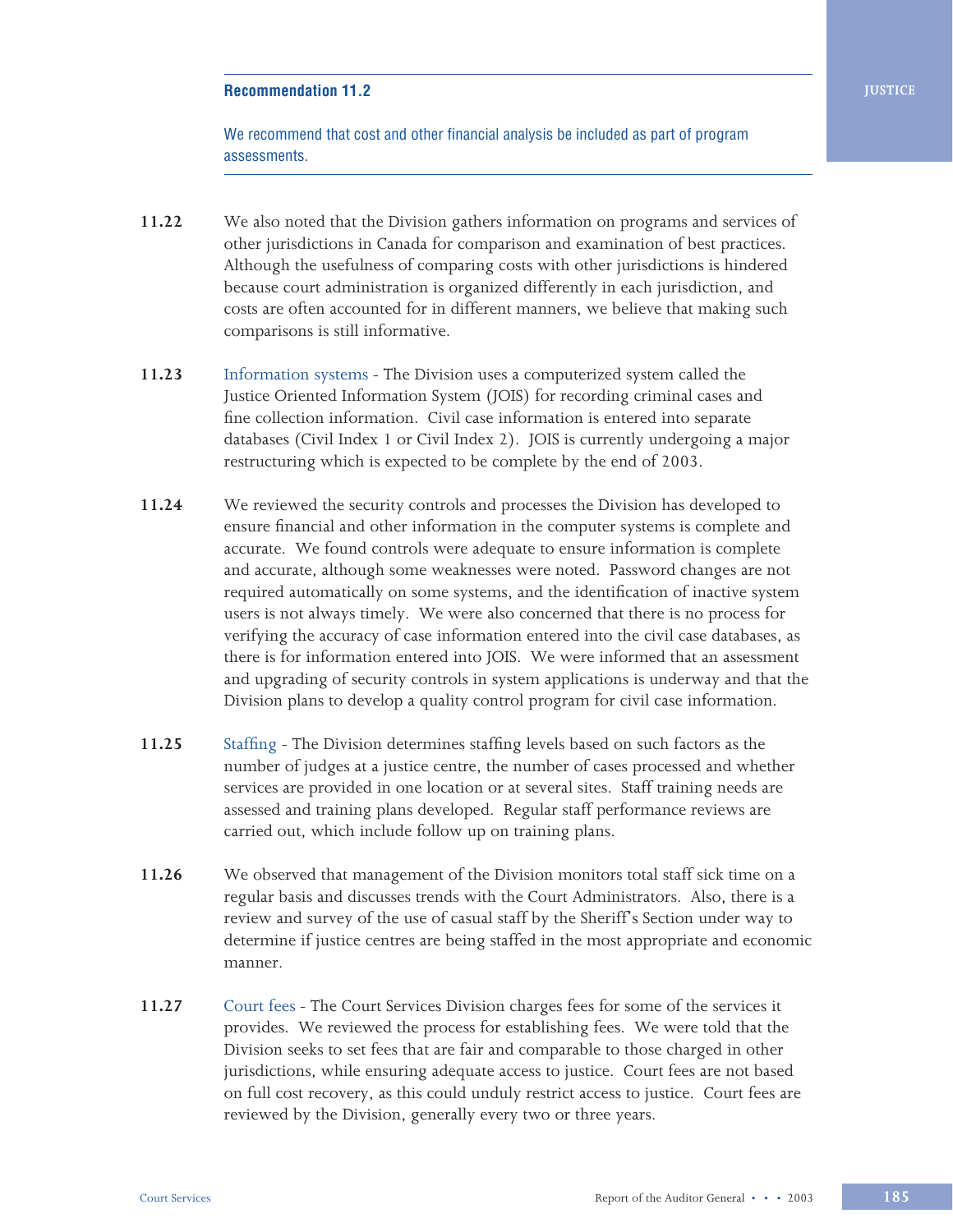- **11.28** The most recent fee changes came into effect in 2002, with some revisions in March 2003. We examined the documentation from the review process leading to these changes and found it did not indicate the rationale for the various fees charged. Management informed us that certain fee increases were based on recommendations of the Cost and Fees Review Committee, which has representation from the legal community. These fees were increased to a reasonable amount that would reflect the value of the services provided. As well, at that time, the Division implemented a 10% increase in all other fees. The Division plans to review the entire Cost and Fees Act in the near future. All fees named in the Act will be reviewed for relevance, fairness and consistency. We advised that this review should provide a better description of the rationale for individual fee amounts.
	- **11.29** In 2002 the Division established a policy, set out in Regulations, to allow the waiving of certain court fees where warranted by the financial circumstances of the client. At the time of our audit, information was unavailable on the number of waiver applications received and the amount of fees waived under the policy.

#### **Recommendation 11.3**

We recommend the Division monitor the number of waiver applications received and the amount of fees waived in order to better assess the impact of waivers on government revenues, as well as on access to justice.

- **11.30** Facilities management The Division has a long-term facilities plan which was prepared in 1997 and subsequently used as the basis for construction and renovations of justice centre facilities. The plan does not include facilities in the Halifax Regional Municipality. The Division has initiated a study to develop a long-term facilities plan for the Halifax area. It is expected to be completed during 2003.
- **11.31** There is a manual for courthouse facility design which was developed by the Courthouse Standards Committee in 1987 and revised in 1995. Membership of the Committee is made up of representatives from the judiciary and the Bar, as well as staff from the Departments of Justice, and Transportation and Public Works. The manual is still in use, although it needs to be updated. The Division plans to have the manual updated over the next year.
- **11.32** Constructing or renovating justice centre facilities is a challenging process, as the needs of various stakeholders must be considered. Oversight of a project is usually coordinated between staff at the Departments of Justice, and Transportation and Public Works. A protocol has been developed to set out the respective roles of the two departments. We reviewed three construction and renovation projects and found no problems with the project management procedures employed.

**JUSTICE**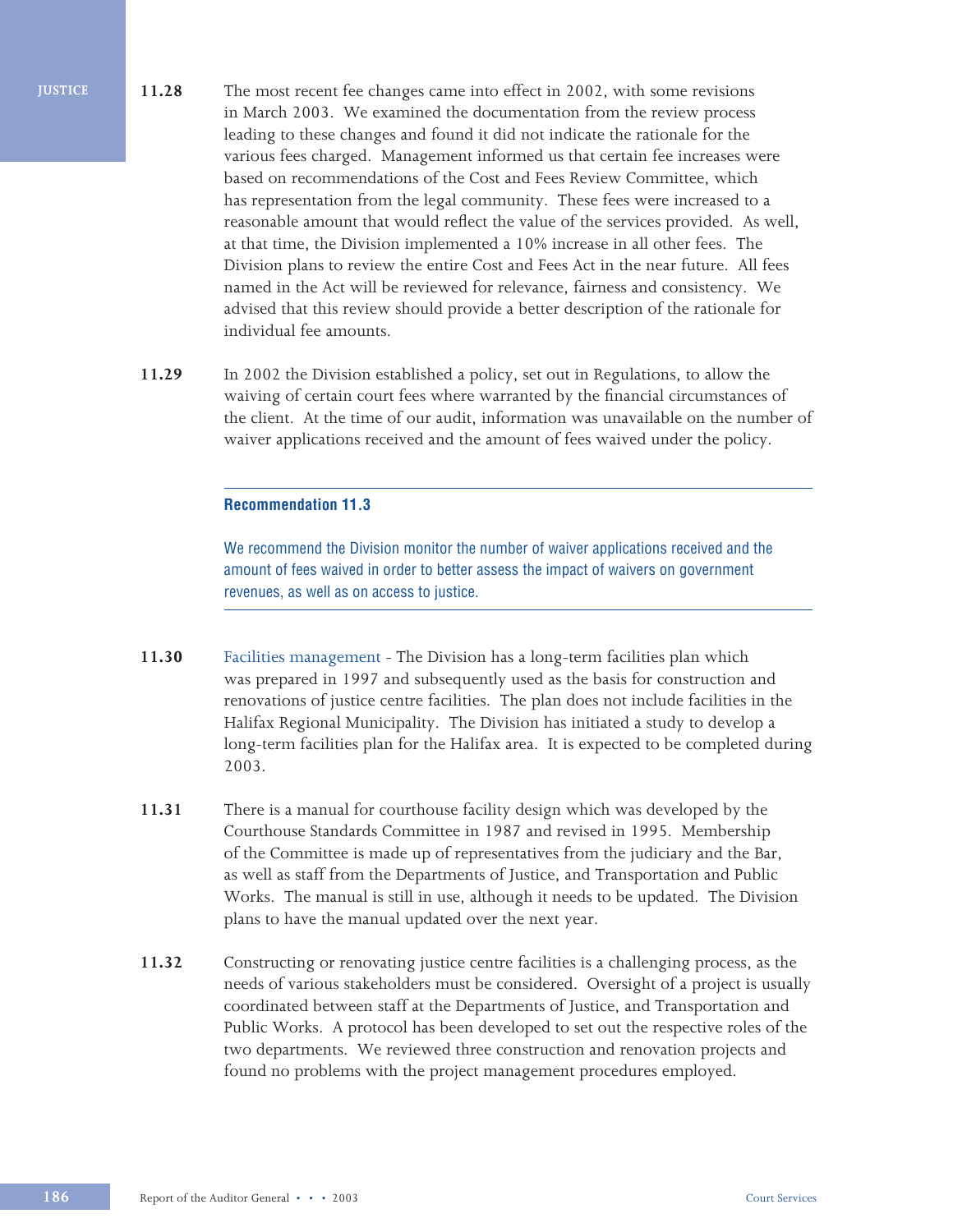# **Fine Collection**

- **11.33** Background The Division administers the fine collection process for violations under Provincial legislation, as well as for certain Federal and municipal laws in accordance with agreements with other governments. During the year ended March 31, 2003, fines totaling \$8.8 million were processed. Of that amount, \$1.1 million was recorded as fine revenue of the Department of Justice, the remainder relating to other Provincial departments and other levels of government.
- **11.34** The Division has established policies and procedures for distributing ticket booklets, recording and tracking fines, and fine collection and enforcement.
- **11.35** Distribution of ticketsBooklets of pre-numbered tickets are distributed centrally from the Halifax Provincial Court to Halifax-area law enforcement agencies and other Provincial courts in the Province. Each Provincial court is responsible for distributing booklets to law enforcement agencies in the area.
- **11.36** We tested the controls over the distribution of ticket booklets and concluded they were generally adequate. However, we noted weaknesses in recording disbursed booklets in logbooks, and in the documentation and follow up of confirmation receipts - forms that courts and law enforcement agencies must send to acknowledge receipt of ticket booklets.

# **Recommendation 11.4**

We recommend that the Division ensure all ticket booklets disbursed are properly recorded in the logbook. We also recommend the Division establish and implement a policy for the periodic review of confirmation receipts to ensure all forms are signed and returned as required.

- **11.37** Recording and tracking finesTickets issued by law enforcement agencies and court decisions on related cases are recorded in the Division's computer system (JOIS). The Division also records all payments of fines in this system.
- **11.38** Periodic reviews of accounting procedures in place at the justice centres are carried out and reported upon by a staff member of the Division. We believe this process is valuable for maintaining control at the centres. This person is due to retire soon. The Division expects to continue the review process and is also considering other measures to ensure control is maintained at the justice centres, but nothing specific has been decided yet. We encouraged the Division to develop a plan to ensure accounting procedures and practices at the justice centres continue to be monitored.
- **11.39** Enforcement and collection of finesFines can be paid at any justice centre in the Province through cash payments or certain non-monetary means. Nonmonetary payment is when a fine is paid off through community service under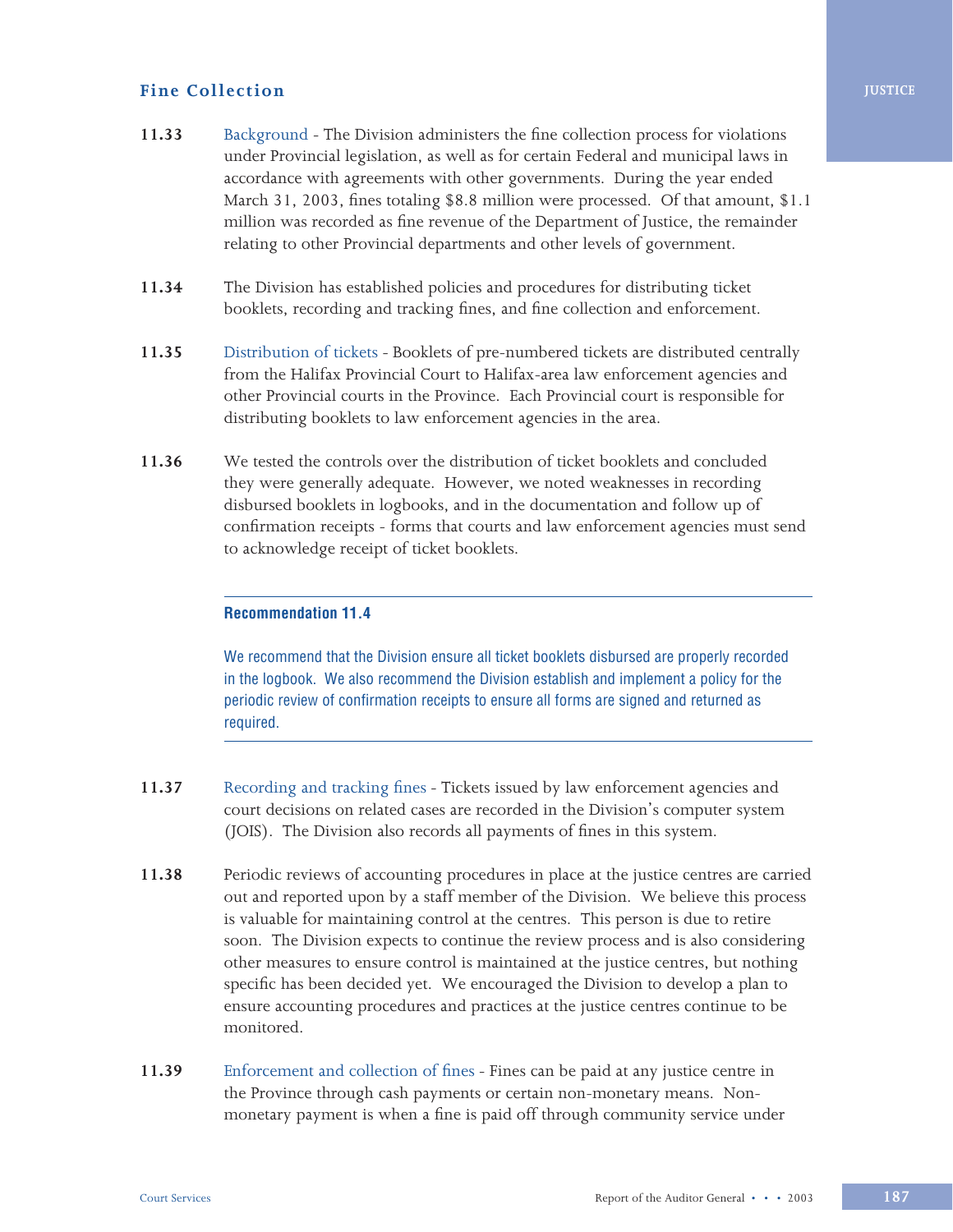**JUSTICE**

the Department's Fine Option Program, or through time served in jail. Monetary payments can be made by means of a debit or credit card at some justice centres. Credit and debit cards are expected to be accepted at all centres by the summer of 2003. As well, a pilot project was established in 2000 to allow fine payments to be made at Access Nova Scotia Centres in Halifax, Dartmouth, Baddeck and Sydney.

- **11.40** Notification of an overdue fine is automatically generated by JOIS when a fine remains outstanding after a court appearance date. If a motor vehicle related fine is not paid within 30 days, the offender is identified for denial of service at the Registry of Motor Vehicles. At this point, the offender will not be able to renew a driver's licence or vehicle permit. The fine must be paid, along with a \$30 reinstatement fee, before the Registry will provide services.
- **11.41** We discussed this process with Division staff and believe it will motivate payment of motor vehicle related fines. However, considering that motor vehicle licences are renewed only every five years, and permits every two years, the effect of the prohibition could be delayed in many cases. We asked why there could not be a revocation of existing licences and were informed that a judicial hearing would be required in each case to determine the reason for the failure to pay a fine. Revocation cannot be an administrative decision by court or other government staff. In contrast, where a licence has expired, government may decide the conditions that must exist for extension. One such condition is that applicants must not have unpaid motor vehicle fines.
- **11.42** We also asked why this compliance measure is limited only to motor vehicle fines. We were informed that Section 269 of the Motor Vehicle Act stipulates that the Registrar can, in certain cases, refuse to renew a driver's licence or vehicle permit until a fine is paid. The permitted cases are infractions of municipal by-laws, Provincial enactments or Federal enactments involving the operation of a motor vehicle. No present authority exists to refuse to renew a licence for fines arising in other situations.
- **11.43** In 1997-98 the Division entered into an arrangement with Service Nova Scotia and Municipal Relations (SNSMR – formerly the Department of Business and Consumer Services) where SNSMR became responsible for collecting fines outstanding for one year or more. SNSMR receives a percentage of overdue fines collected. The terms of the arrangement were recently amended to allow SNSMR to begin collection procedures on fines outstanding after six months. Exhibit 11.4 shows the amount collected by SNSMR since the inception of the arrangement. In total, \$9.2 million has been collected on overdue fines to the end of March 31, 2003.
- **11.44** Collection procedures, other than automatic notices, taken before an account is transferred to SNSMR can vary among the justice centres. Some centres have staff make calls to collect fines, and some do not. The differences are mainly due to the availability of staff to do such work. Where the number of fines being processed is high, time available for collection procedures is reduced.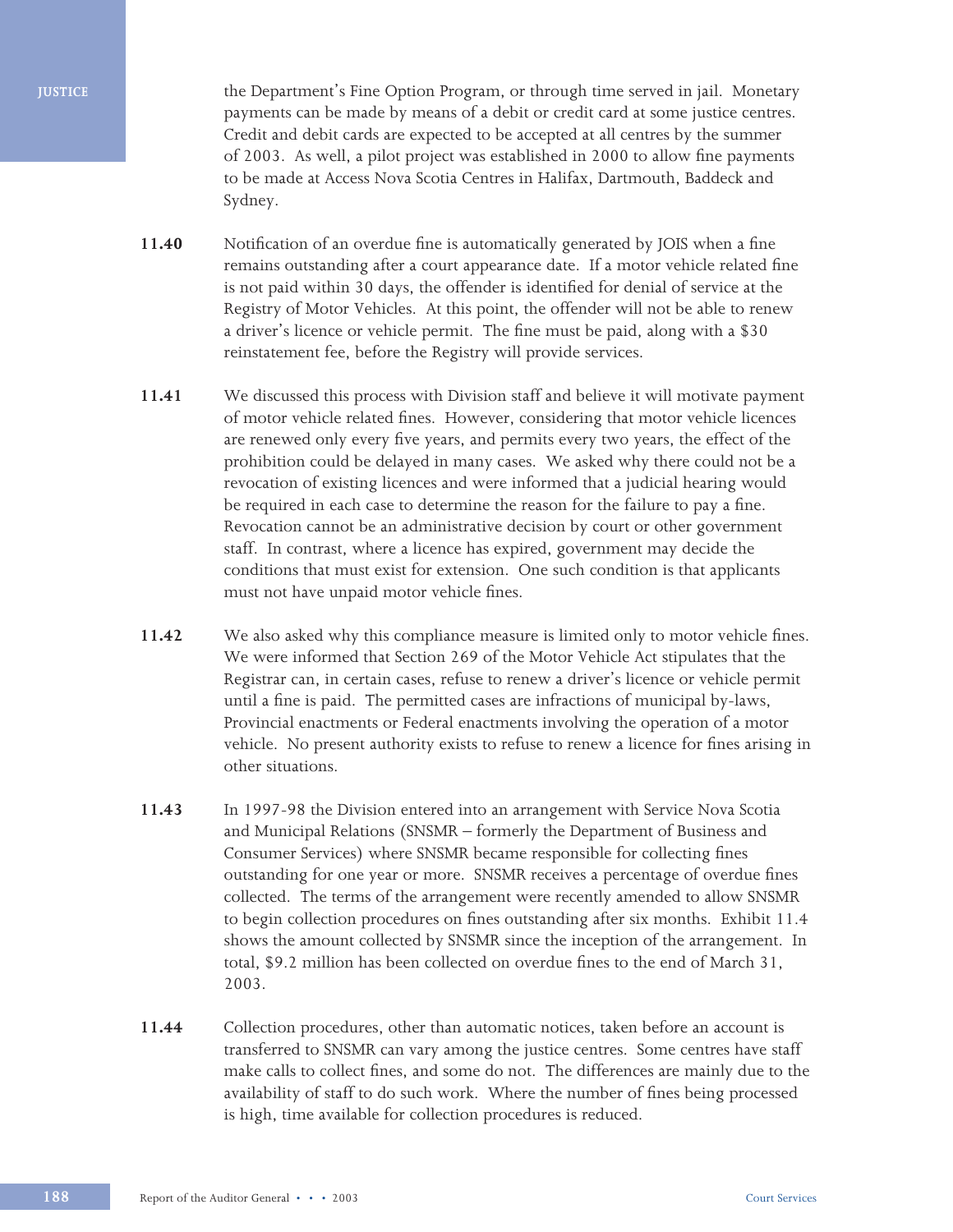**11.45** The Division reviewed its collection process in March 2002 to determine if more could be done by the Division before overdue accounts were transferred to SNSMR. It concluded, given the Division's resource constraints and the earlier transfer of individual accounts to SNSMR (from one year to six months), that further enhancements to the collection process at the centres would not produce significant benefits.

# **CONCLUDING REMARKS**

- **11.46** Based on our audit, the Court Services Division of the Department of Justice has adequate procedures in place to ensure resources used in the administration of the courts system are managed with due regard for economy and efficiency. Roles and responsibilities have been defined, some administrative service standards are established, measures have been taken to improve the flow of cases through the courts, internal financial and non-financial reporting are good, and there are guidelines and studies relating to the staffing of the courts.
- **11.47** We also concluded that the Division has adequate procedures in place to ensure proper control over the administration and collection of fines. As well, measures have been taken to improve the rate of collection of fines.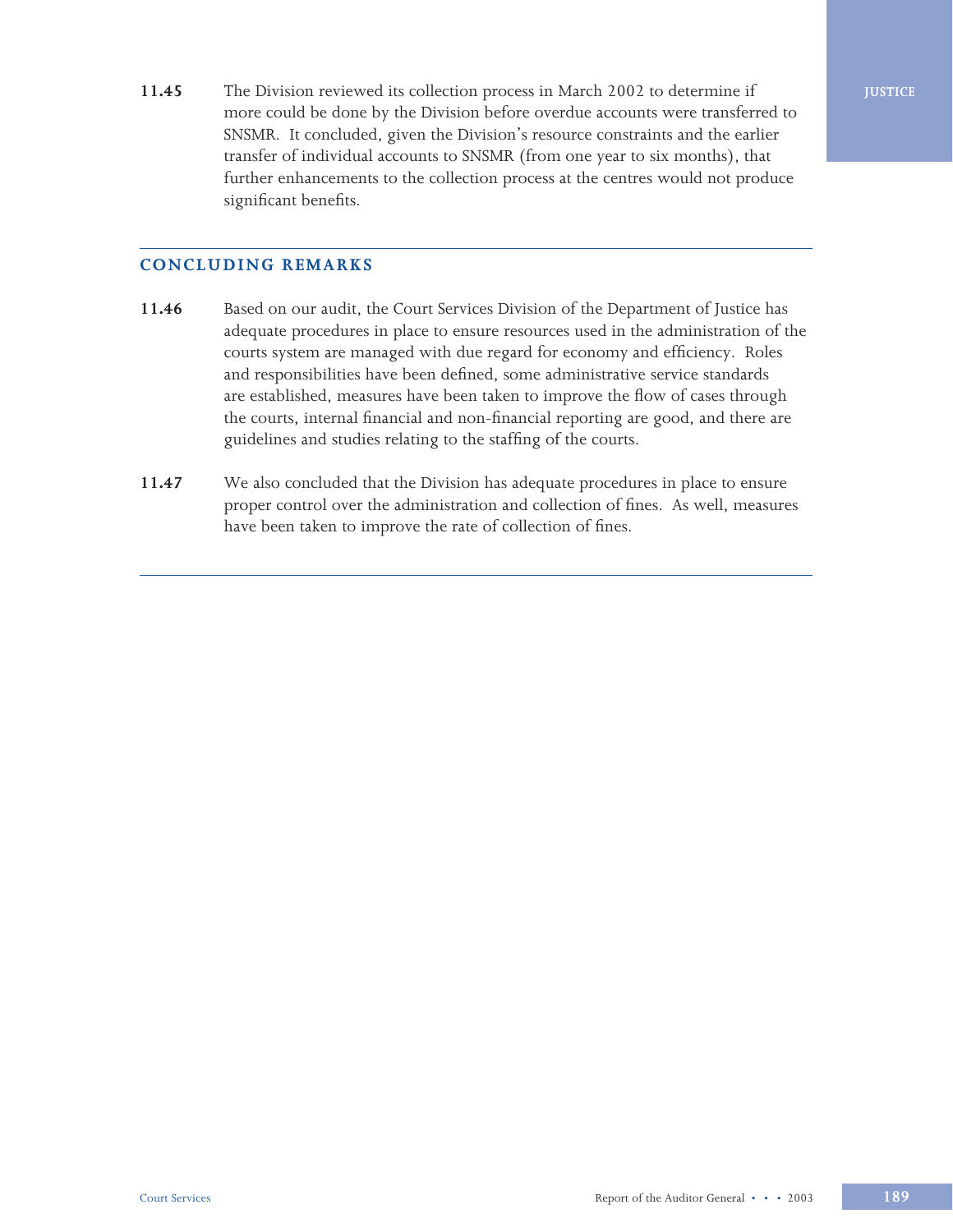| Exhibit 11.1 | <b>Audit Criteria</b>                                                                                                                                                                                                                                                                                                                                                                                                                                                             |  |  |  |
|--------------|-----------------------------------------------------------------------------------------------------------------------------------------------------------------------------------------------------------------------------------------------------------------------------------------------------------------------------------------------------------------------------------------------------------------------------------------------------------------------------------|--|--|--|
|              | Audit criteria are reasonable and attainable standards of performance and control, against which the adequacy<br>of systems and practices can be assessed. They relate to the audit objectives developed for an assignment and<br>are used to design detailed audit tests and procedures.                                                                                                                                                                                         |  |  |  |
|              | The following criteria were used in our audit of the Court Services Division of the Department of Justice.                                                                                                                                                                                                                                                                                                                                                                        |  |  |  |
|              | Economy and efficiency - Authority, responsibility and accountability for management of the<br>$\bullet$<br>Province's courts system should be clearly defined. Sufficient, appropriate financial, statistical and<br>other information should be collected and analyzed to assist in planning and decision-making for the<br>courts system. Management planning and control, operational systems and work practices should<br>demonstrate due regard for economy and efficiency. |  |  |  |
|              | Fine collection - Roles and responsibilities for the administration and collection of fines should be<br>$\bullet$<br>clearly established. There should be an adequate system for tracking the issue and collection of fines.<br>There should be procedures in place to ensure that appropriate actions are taken to collect overdue<br>fines on a timely basis.                                                                                                                  |  |  |  |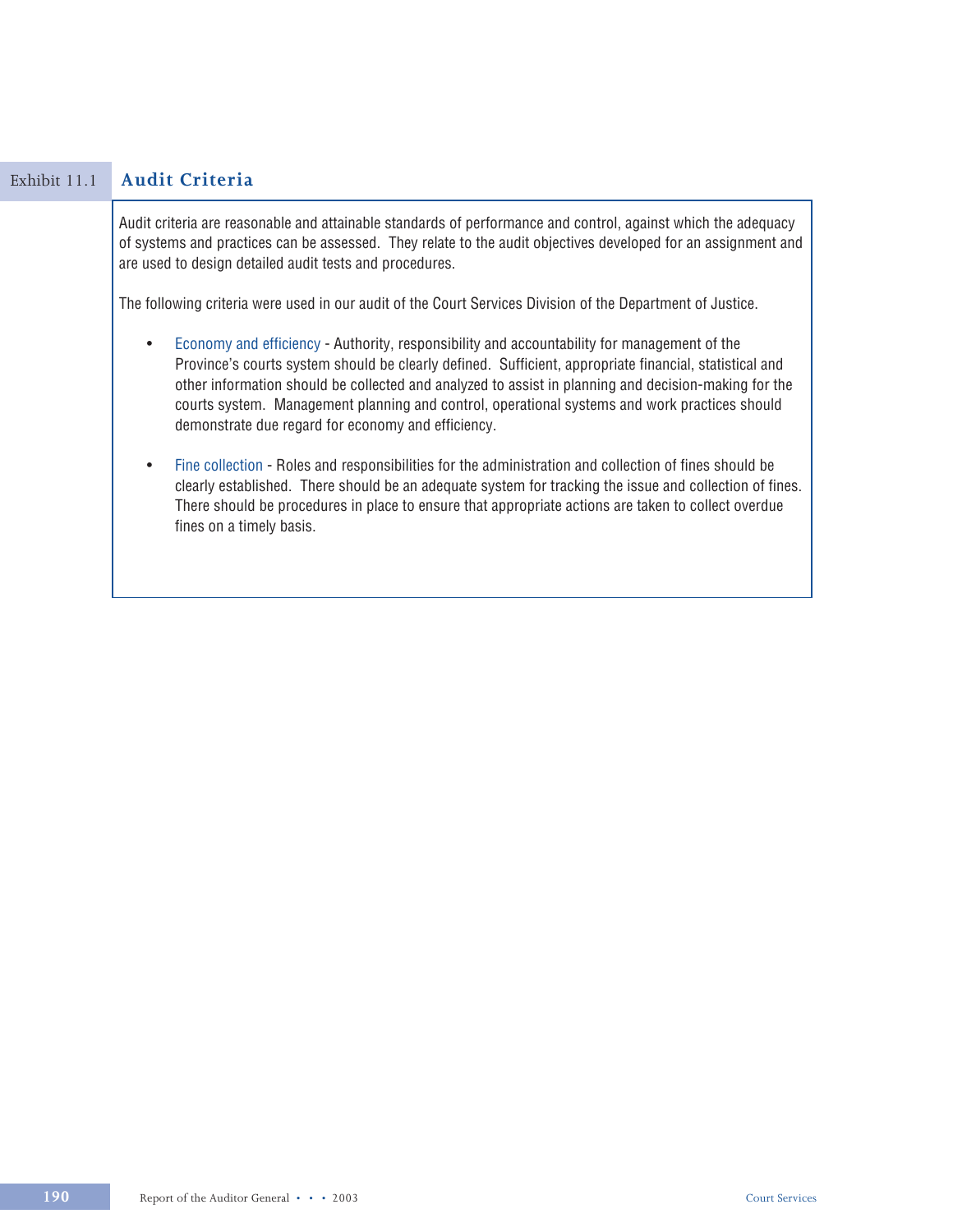# **Nova Scotia Court System Structure Exhibit 11.2** Exhibit 11.2

# **NOVA SCOTIA COURT OF APPEAL**

# Federally Funded – Judges' Salaries Provincially Funded – Administration and facilities

| <b>SUPREME COURT OF NOVA SCOTIA</b>                                                                                                                                                              |                                                                                                                                                                                                                              |  |  |  |  |
|--------------------------------------------------------------------------------------------------------------------------------------------------------------------------------------------------|------------------------------------------------------------------------------------------------------------------------------------------------------------------------------------------------------------------------------|--|--|--|--|
| Federally Funded - Judges' Salaries<br>Provincially Funded - Administration and facilities                                                                                                       |                                                                                                                                                                                                                              |  |  |  |  |
| SUPREME COURT (GENERAL DIVISION)                                                                                                                                                                 | SUPREME COURT (FAMILY DIVISION)                                                                                                                                                                                              |  |  |  |  |
| Civil<br>Probate<br>٠<br>Adult Indictable Criminal Matters<br>٠<br>Bankruptcy<br>ш<br>Appeals From Small Claims Court<br>٠<br><b>Appeals From Provincial Court (Summary</b><br>٠<br>Convictions) | All family matters, including, but not limited to:<br><b>Divorce</b><br>٠<br><b>Family Maintenance Act</b><br>٠<br><b>Children and Family Services Act</b><br>٠<br><b>Adult Protection Act</b><br>٠<br>Youth (under 16)<br>٠ |  |  |  |  |

| <b>PROVINCIAL COURT</b>                                                                                             | <b>SMALL CLAIMS</b><br><b>COURT</b>                                        | <b>PROBATE COURT</b>                                                          | <b>FAMILY COURT</b>                                                                                                                                                                                                |
|---------------------------------------------------------------------------------------------------------------------|----------------------------------------------------------------------------|-------------------------------------------------------------------------------|--------------------------------------------------------------------------------------------------------------------------------------------------------------------------------------------------------------------|
| <b>Provincially Funded</b>                                                                                          | <b>Provincially Funded</b>                                                 | <b>Provincially Funded</b>                                                    | <b>Provincially Funded</b>                                                                                                                                                                                         |
| • Preliminary hearings<br>Trials (indictable and<br>summary conviction)<br>• Summary offence tickets<br>Peace Bonds | Hearings with a claimed value<br>under \$10,000 heard by an<br>Adjudicator | Various Probate matters<br>that can be heard by the<br>Registrar or a Justice | All family matters (excluding<br>divorce) including, but not<br>limited to:<br><b>Family Maintenance Act</b><br>٠<br><b>Children and Family</b><br>Services Act<br>• Adult Protection Act<br>Youth (under 16)<br>٠ |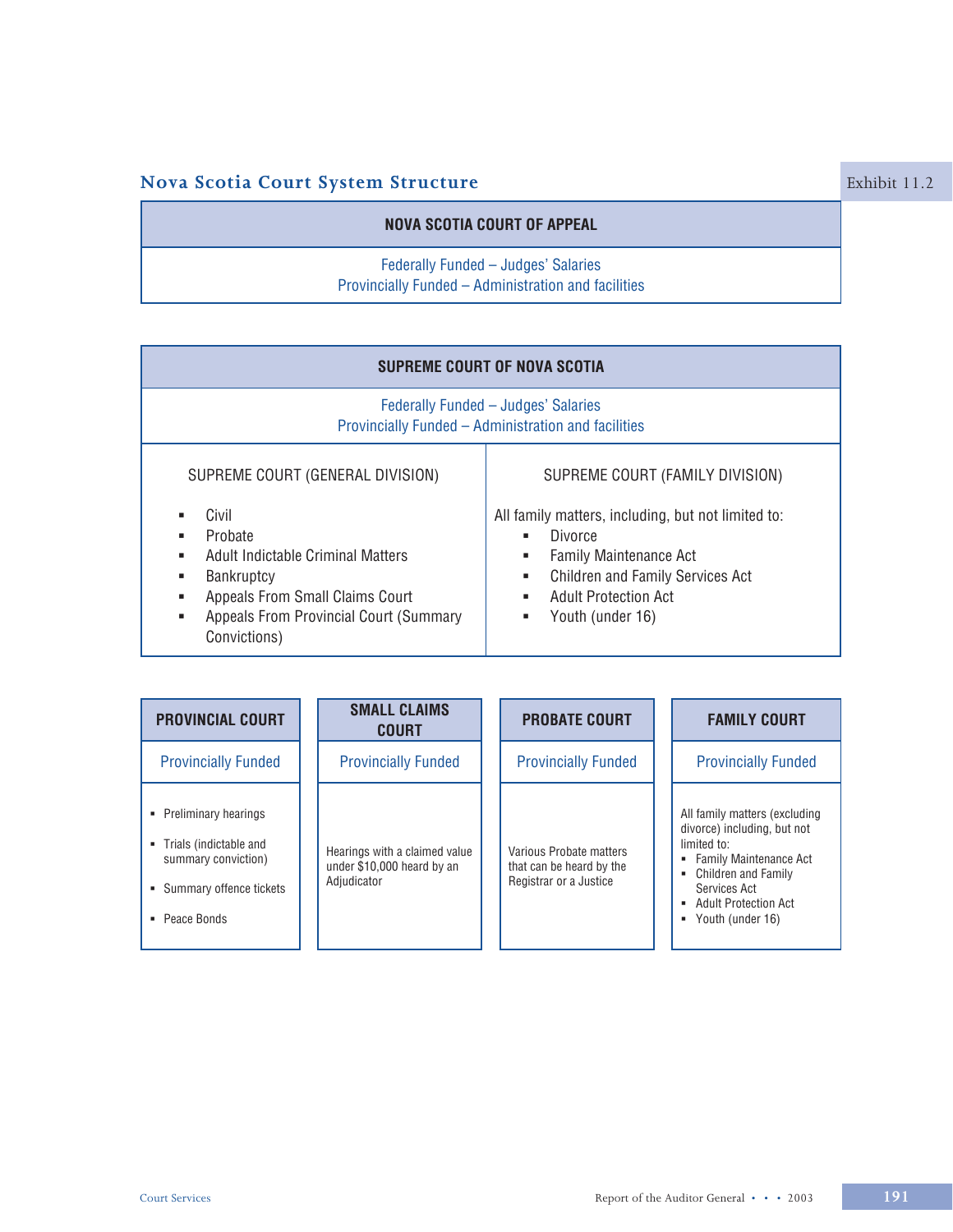

#### **Court Services Division Financial Results** Exhibit 11.3

Amounts Collected by Service Nova Scotia & Municipal Relations<br>Under the Fine Collection Agreement Exhibit 11.4

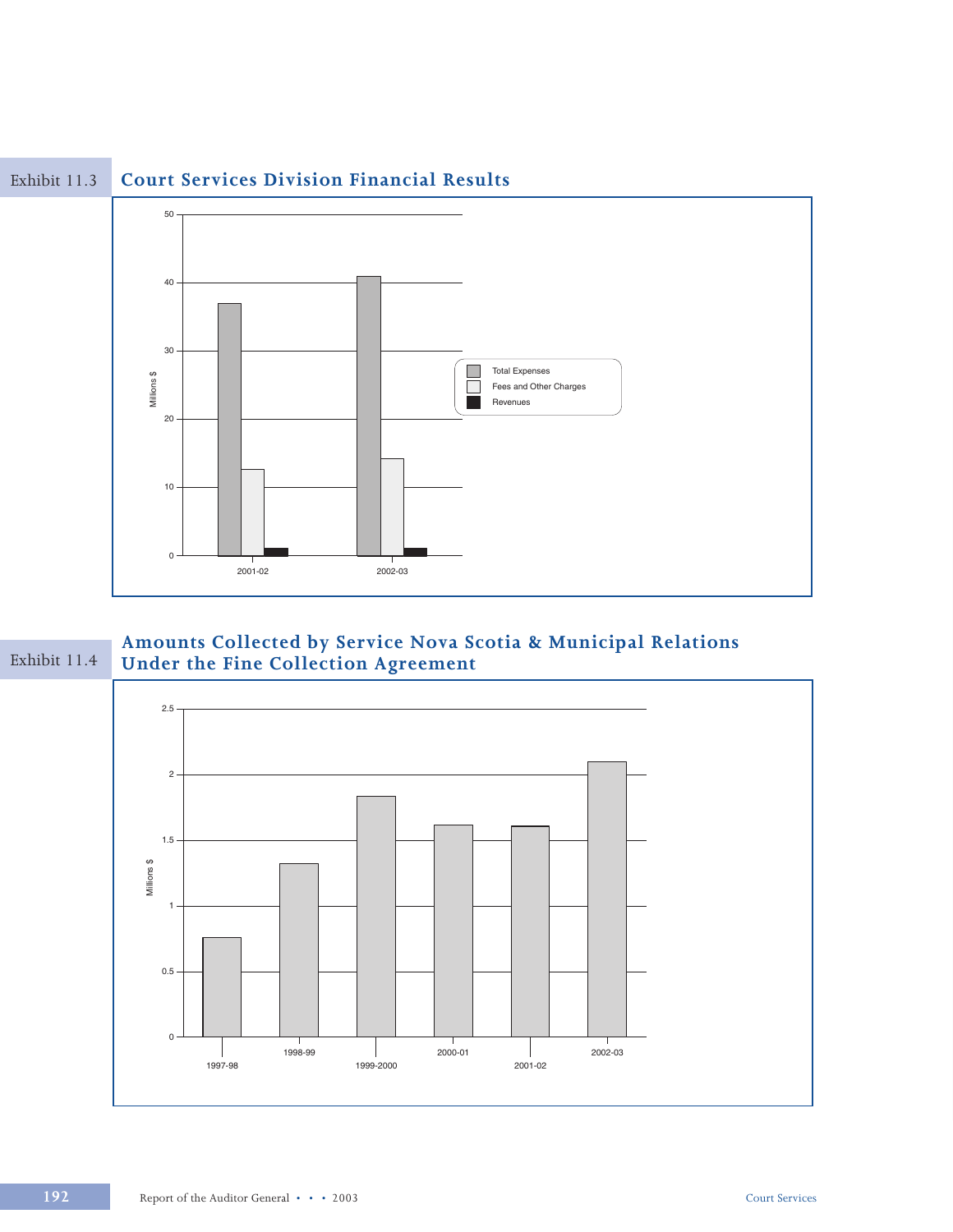# **DEPARTMENT OF JUSTICE'S RESPONSE**

### **General Comments**

The Audit Report and the audit experience proved to be an extremely helpful tool for the Court Services Division in reviewing our processes and policies to see if they were as efficient and equitable as they need to be. Senior staff in the Division were very appreciative of the auditors' professional and inclusive fact-finding procedures.

# **Response to Principal Findings and Recommendations**

**1. Re Recommendation #11.1:** *"We recommend that the Division continue to develop and implement standards for court services and include a process for reporting on achievements."*

Court Services Division is in agreement that this recommendation should be followed and is continuing to work on the development of standards. As well, in the summer of 2003, the Court Services Division began work to develop a new business planning and reporting regime, which would include a viable reporting process on standards set.

**2. Re Principle Finding on Case Management, Paragraph 11.16:** *"The Division does not have a Province-wide system of documenting and tracking cases and identifying unreasonable delays."*

With software currently in use, Court Services can track global average times between first appearance and final disposition and has the ability to track individual delays. In addition, judges can track cases with their own docketing system. In September 2003, the Division established a project to create a scheduling package for use around the province. It will first be developed for the Supreme Court of Nova Scotia. It is anticipated that the software package developed will be able to provide statistical reports to assist in the analysis of delays.

As well, significant improvements to the Civil Index, the primary case management package in use throughout the province for civil matters, has been the subject of considerable improvements in 2003 and a major rewrite of the criminal case management package (JOIS/JEIN) will be complete in November 2003.

**3. Re Recommendation #11.2:** *"We recommend that cost and other financial analysis be included as part of program assessments."*

Court Services agrees with this recommendation and will ensure that future assessments and reviews of program and services include an enhanced cost and financial analysis.